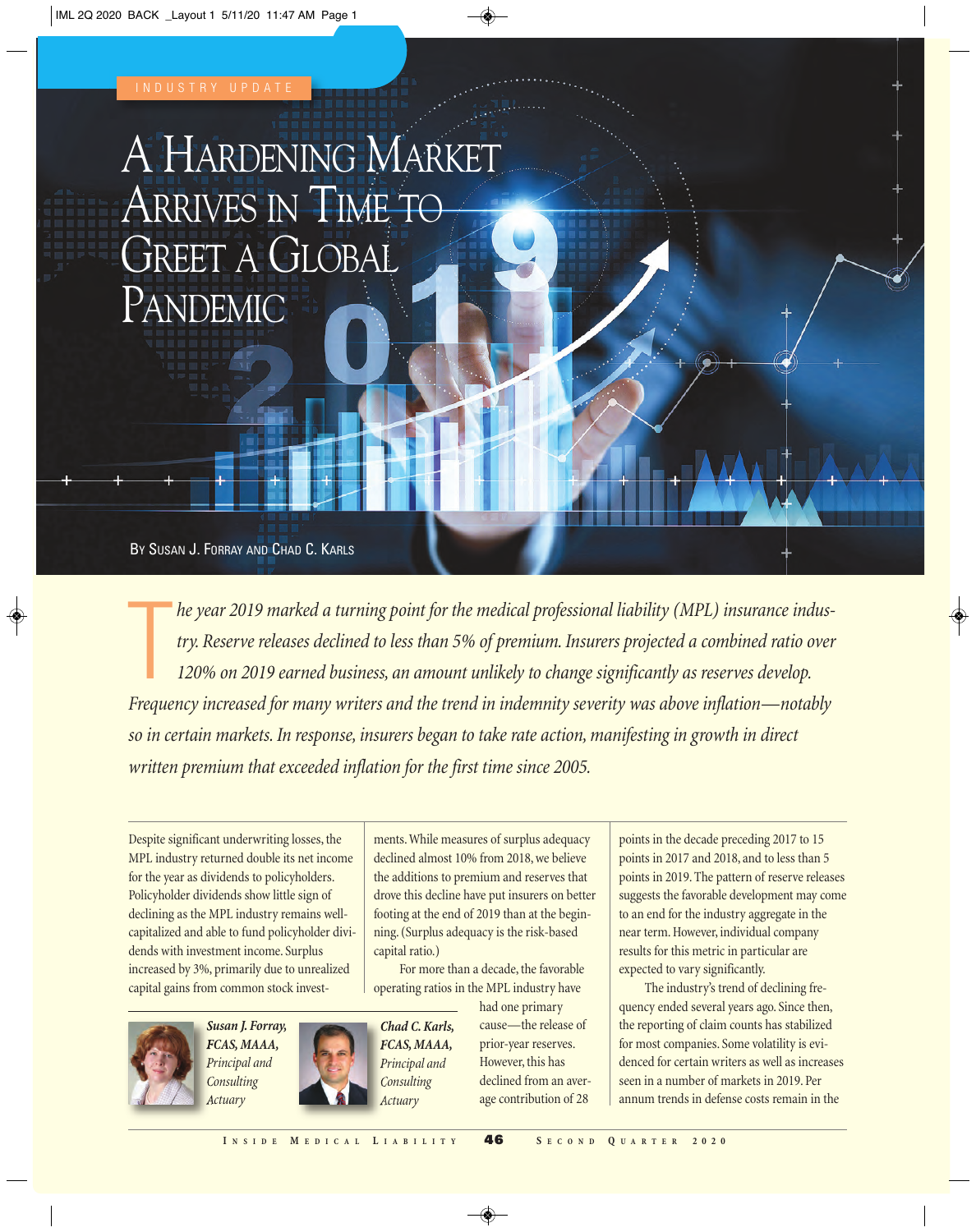## For more than a decade, the favorable operating ratios in the MPL industry have had one primary cause—the release of prior-year reserves.

mid-single-digits. Indemnity severity trends escalated to a similar level in 2019. The primary driver of the increased severity was claims in higher coverage layers; increases have also occurred in lower coverage layers.

In part, consolidation in healthcare and the resulting availability of higher limits—has driven this trend toward larger indemnity payments. Yet independent physician claims are also demonstrating larger severity, suggesting that perhaps the larger verdicts and settlements from higher limits have set an expectation of indemnity even at lower policy limits. Healthcare consolidation has also resulted in declining market share. Discussions of a single-payer healthcare system, while taking various forms, suggest that an abatement of the trend in physician employment is unlikely change and uncertainty are hardly an encouragement to independent physician practices.

Rates began to increase in 2019 and are likely to continue to increase at a faster clip in 2020. Certain markets may see double-digit rate increases. Companies are expected to focus on pricing for higher policy limits as well as corporate policies, which have begun to serve as a source of limits for higher-dollar claims. The frequency of corporate coverage triggers has typically exceeded the expectation within policy pricing.

This snapshot of the current status of the MPL industry is based on industry composite financials. The information used in this special section is drafted from the composite financial results of 55 of the largest specialty writers of MPL coverage ("the composite"). Using statutory data obtained from S&P Global Market Intelligence, we have compiled financial metrics for the industry based on:

- Written premium
- Overall operating results
- Reserve releases
- Capitalization
- Policyholder dividends

In considering the financial results discussed above and further below, note that the 55 companies included here are all established MPL specialty writers. The composite excludes any MPL specialty writer that has become insolvent or otherwise left the market as well as multiline commercial writers and smaller writers. Companies that make up each of these three excluded categories are generally less well-capitalized than the 55 companies included here.

Underwriting results of the multiline commercial writers, as well as some of the smaller writers, have generally been somewhat less profitable. Of course, this was also true for the writers that became insolvent. Thus, the results presented below reflect the experience of the established specialty writers, which is inherently more favorable than a view of the industry as a whole.

#### **Written premium increases**

2019 is the first year since 2005 in which direct written premium for the MPL industry has increased by more than inflation. This follows 15 years of generally declining premium, although there have been small increases since 2016 (Figure 1). Cumulatively, premium decreased by \$1.1 billion between 2006 and

2016—approximately 20% of the premium written at the beginning of that decade. To put that in perspective, consider that in the 40-year history of the MPL industry no other period of decreasing premium has lasted longer than two years and the greatest consecutive-year premium reduction was 7%.

Declining rate levels were only one factor driving premium decreases during this time frame. Also contributing to the lower level of premium was the loss of business to selfinsurance mechanisms. Throughout this time frame, MPL companies lost business due to healthcare system acquisitions of both hospitals and physician practices, which typically then joined the self-insurance mechanisms of these systems. In earlier years through about 2008—companies also frequently lost business due to the formation of new captives.

In 2019, the market transitioned to a hardening market, exiting a soft market with notable differences from the preceding soft market of the mid-to late 1990s through the early 2000s. Both soft markets showed inadequate rate levels, but the degree of rate inadequacy was less, and present in fewer locales, in this most recent soft market than in the



**Figure 1. Direct Written MPL Premium (\$ Billions)**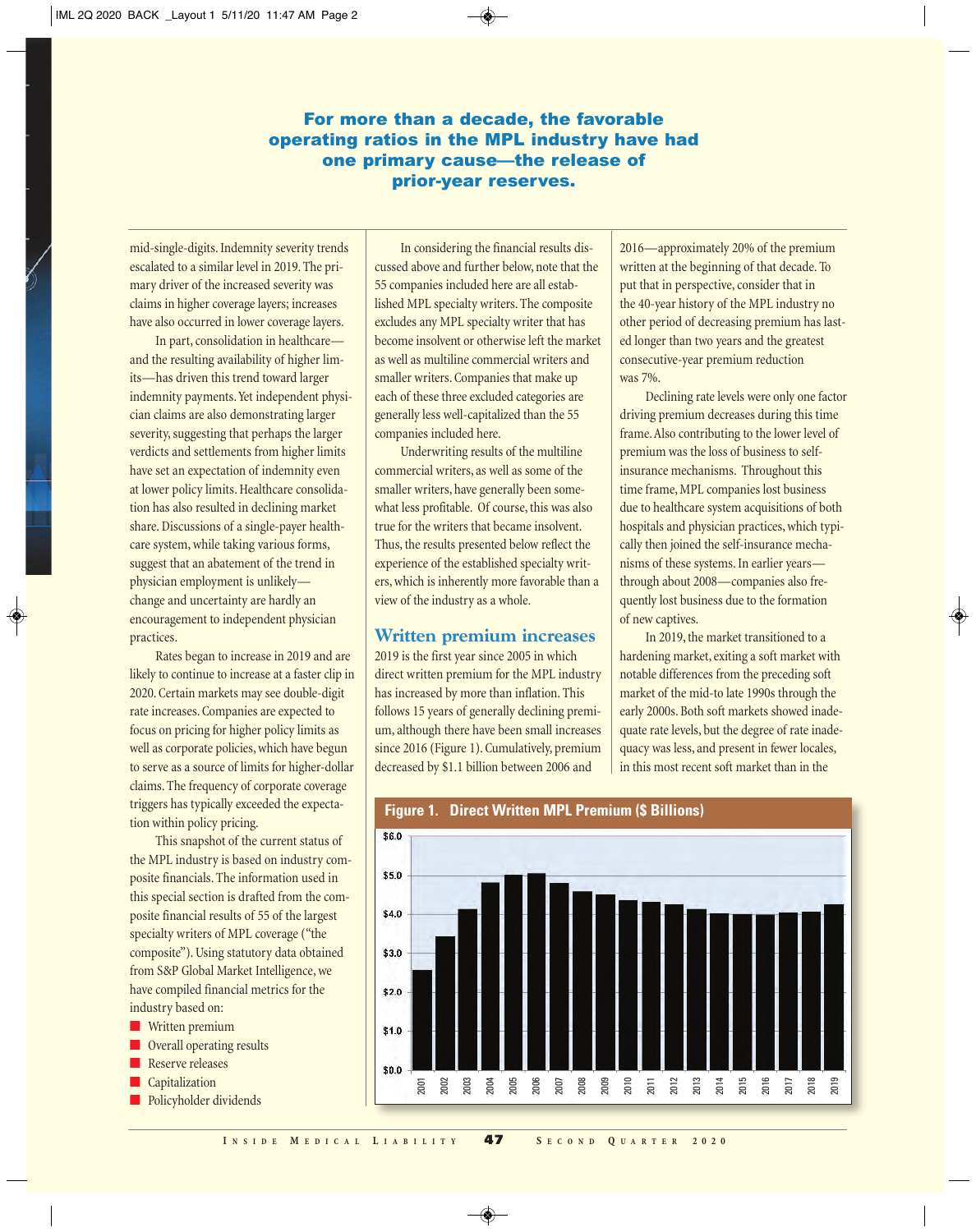previous soft market.

During this earlier time period, rate deficiencies—including those documented in rate filings—ultimately culminated in adverse financial results. The reduction in frequency since the early 2000s has put MPL rates in a better position than they were 20 years ago. Nonetheless, insufficient premium is evident in a number of markets currently,

although there is rate action by carriers to address these deficiencies.

#### **Overall operating results strengthen**

As measured by the operating ratio, the industry reached its peak profitability during 2010. In that year the composite posted an operating ratio of 58%, which has risen to





97% since that time (Figure 2). Increases in the operating ratio had been gradual until the industry filed 2019 results, posting an abrupt 16-point increase over 2018.

Declines in reserve releases drove this deterioration in the operating ratio, and increases in underwriting expenses exacerbated it. The 2019 combined ratio for the industry was 119%, up more than 40 points from a low of 77% in 2008 (Figure 3). With a combined ratio above 100% for each of the past four years, the industry now relies on its investment income for its profitability.

Investment gains remained high in 2019 at almost 22% of premium. Investment gain ratios for the composite have been above 20% each year since 2008 with the exception of 2015. The lower investment gain ratio of 2015 was mostly due to a large carrier's accounting treatment of its investment in its affiliates. The investment income ratio fell slightly to 17% in 2019, about 2 points less than the preceding five to 10 years. The composite's capital gains ratio remains relatively consistent with prior years at about 4%.

The 2019 calendar-year loss and loss adjustment expense (LAE) ratio of 88% is higher than any year since 2004 and represents an increase of over 30 points since the 2008 to 2011 time period. As noted earlier, the decline in reserve releases has driven this increase.

The starting loss and LAE ratio for each coverage year has changed little during this time period, although at 92% in 2019 it is about 4 points higher than the preceding years. This increase combined with the greater premium in 2019 suggests the 2019 coverage year is starting from a stronger position than other recent coverage years.

Despite this, we believe reserve releases will continue to decline prospectively. The industry added loss and LAE to the 2016 through 2018 coverage years as adverse reserve development during 2019, suggesting little room for improvement in 2019 itself.

The industry saw a dramatic decrease in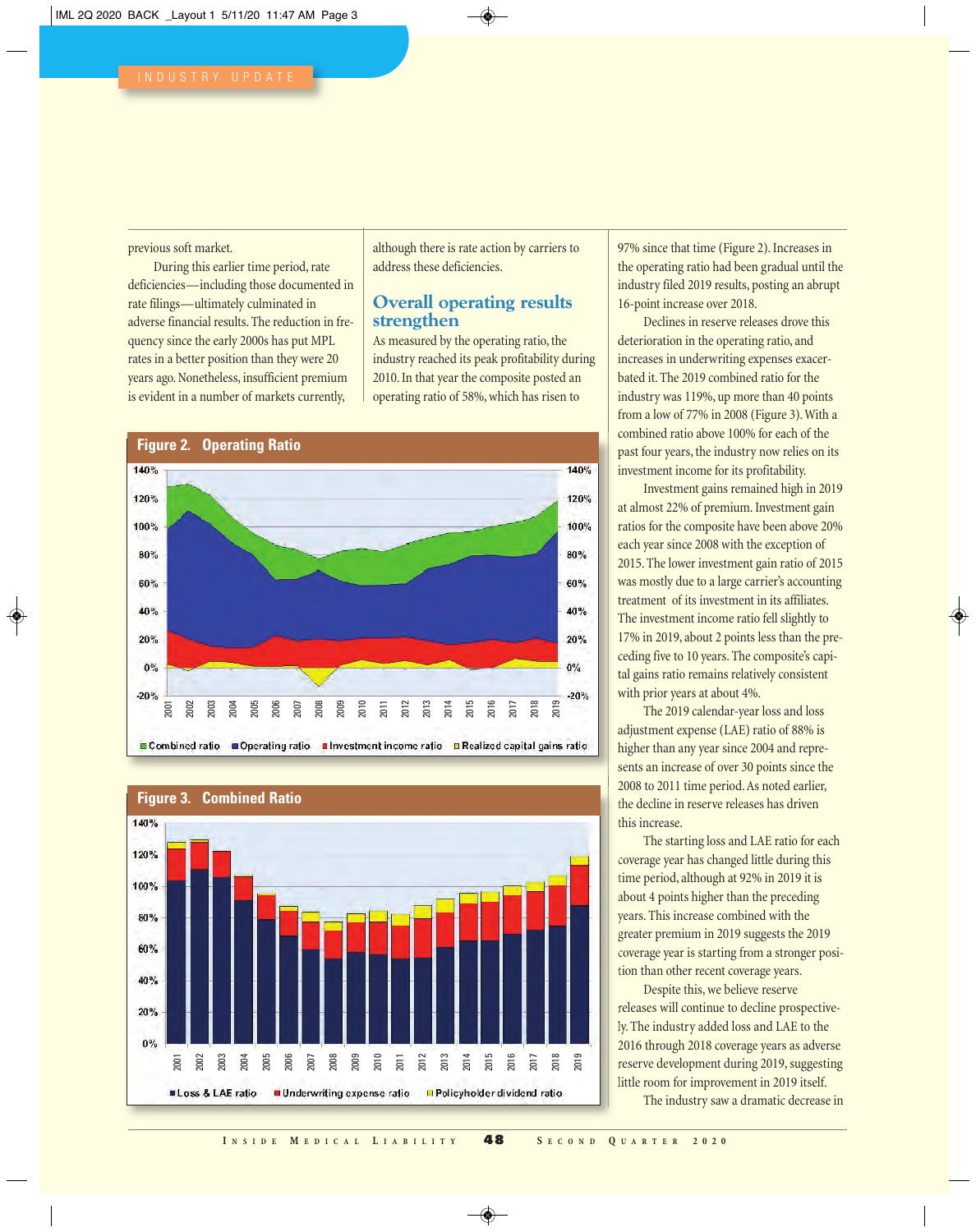## The industry saw a dramatic decrease in reported frequency during the 2000s. For most companies, frequency on a per-physician basis has since stabilized.



reported frequency during the 2000s. For most companies, frequency on a per-physician basis has since stabilized. Some writers saw notable increases in frequency in 2019. Coupled with higher severity, this presents a magnified challenge for these writers.

Given earlier rate decreases, frequency has of course increased more relative to premium than to the number of insured physicians. Reported frequency per \$1 million of direct earned premium increased significantly leading into 2012, although increases have been smaller since then. Thus, for every claim reported, fewer premium dollars have been available to defend or settle the claims than was the case at the beginning of this time frame.

Cumulatively, reported claim frequency (measured relative to premium) has increased by almost 40% since 2009. This increase is largely the result of rate decreases that are mostly in the form of greater premium credits, as opposed to manual rate changes.

#### **Reserve releases preserve profitability**

The composite released less than \$200 million in reserves during 2019, an amount that has declined annually from the \$1.1 to \$1.5 billion released in each of the years 2008 through 2013 (Figure 4). Without this release, the operating ratio of 97% would have pierced 100%, making the industry unprofitable. When considered in the context of the reserves carried by the composite, they represent 2% of the \$9.9 billion reserve carried as of year-end 2018, a smaller portion than in previous years.

A history of favorable calendar-year

reserve development is not necessarily indicative of redundant reserves or even adequate reserves currently. A review of calendar-year development segregated by coverage year shows that favorable calendar-year reserve development has historically continued two to three years past the point when reserves were subsequently found to no longer be redundant. Historical patterns would suggest the small amount of reserve development during 2019 may indicate adverse reserve development in future calendar years.

# **Capitalization improves**

Despite underwriting losses, the composite's surplus increased during 2019 from about \$13.6 billion to \$14.0 billion (Figure 5). This increase was primarily due to unrealized capital gains in the companies' common stock portfolios. Net income for the composite contributed \$100 million to the surplus growth, an amount less than any year since 2003.

Despite the increase in surplus, the riskbased capital (RBC) ratio for the industry declined from about 1150% to 1050% during 2019. The RBC ratio provides a comparison of a company's actual surplus with the mini-



## **Figure 5. Policyholder Surplus (\$ Billions)**